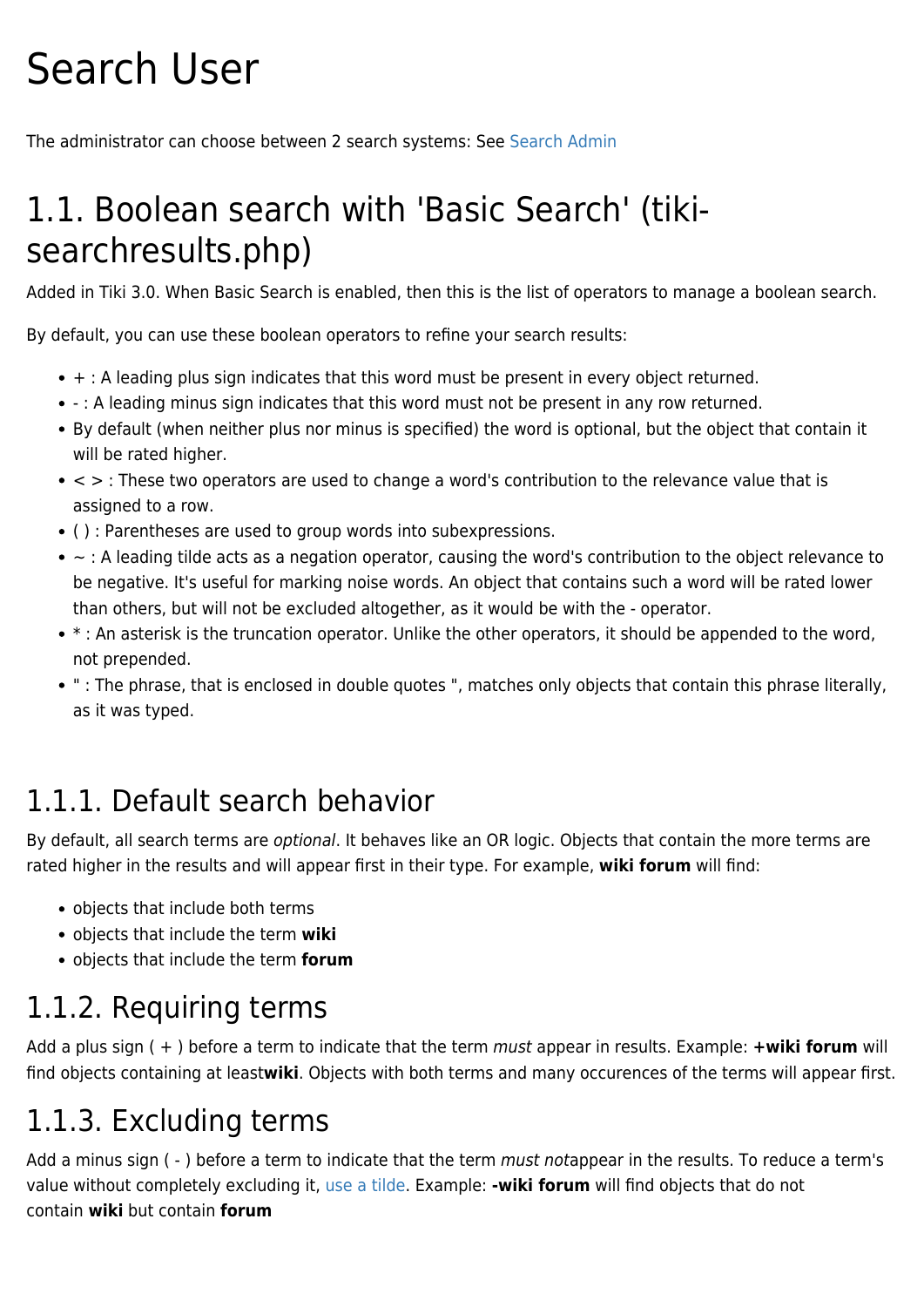# 1.1.4. Grouping terms

Use parenthesis ( ) to group terms into subexpressions. Example: **+wiki +(forum blog)** will find objects that contain **wiki** and **forum** or that contain **wiki** and **blog** in any order.

## 1.1.5. Finding phrases

Use double quotes ( " " ) around a phrase to find terms in the exact order, exactly as typed. Example: **"Alex Bell"** will not find **Bell Alex** or**Alex G. Bell**.

## 1.1.6. Using wildcards

Add an asterisk ( \* ) after a term to find objects that include the root word. For example, **run\*** will find:

- objects that include the term **run**
- objects that include the term **runner**
- objects that include the term **running**

## 1.1.7. Reducing a term's value

Add a tilde ( $\sim$ ) before a term to reduce its value indicate to the ranking of the results. Objects that contain the term will appear lower than other objects (unlike the [minus sign](#page--1-0) which will completely exclude a term). Example: **+wiki ~forum** will rate an object with only **wiki** higher that an object with **wiki** and **forum**.

#### 1.1.8. Changing relevance value

Add a less than ( < ) or greater than ( > ) sign before a term to change the term's contribution to the overall relevance value assigned to a object. Example: **+wiki +(>forum < blog)** will find objects that contain**wiki** and **forum** or **wiki** and **blog** in any order. **wiki forum** will be rated higher.

# 1.2. Boolean Search with 'Advanced Search' (tikisearchindex.php)

#### 1.2.1. Default search behavior

By default, all search terms are *optional*. It behaves like an OR logic. Objects that contain the more terms are rated higher in the results and will appear first. For example, **wiki forum** will find:

- objects that include both tokenized terms
- objects that include the term **wiki**
- objects that include the term **forum** or **forums**

#### 1.2.2. Boolean operators

You can use AND or OR or NOT also to do a boolean search. Example:**wiki and forum** will find objects with both terms. Example: **wiki or forum** will find objects with one of the term.

## 1.2.3. Grouping terms

Use parenthesis ( ) to group terms into subexpressions. Example: **wiki and (forum blog)** will find objects that